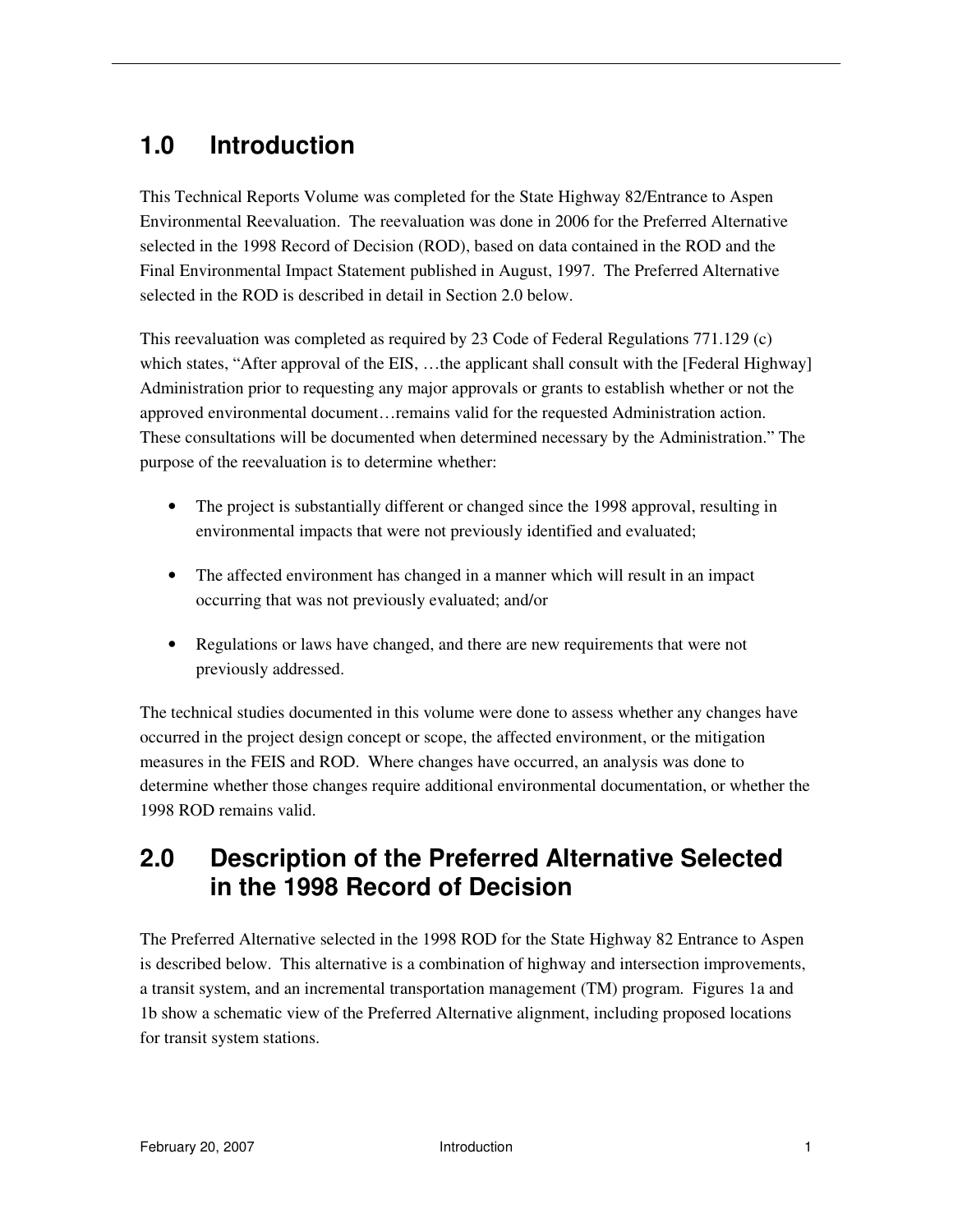**Figure 1a – State Highway 82 Entrance to Aspen ROD Preferred Alternative Alignment**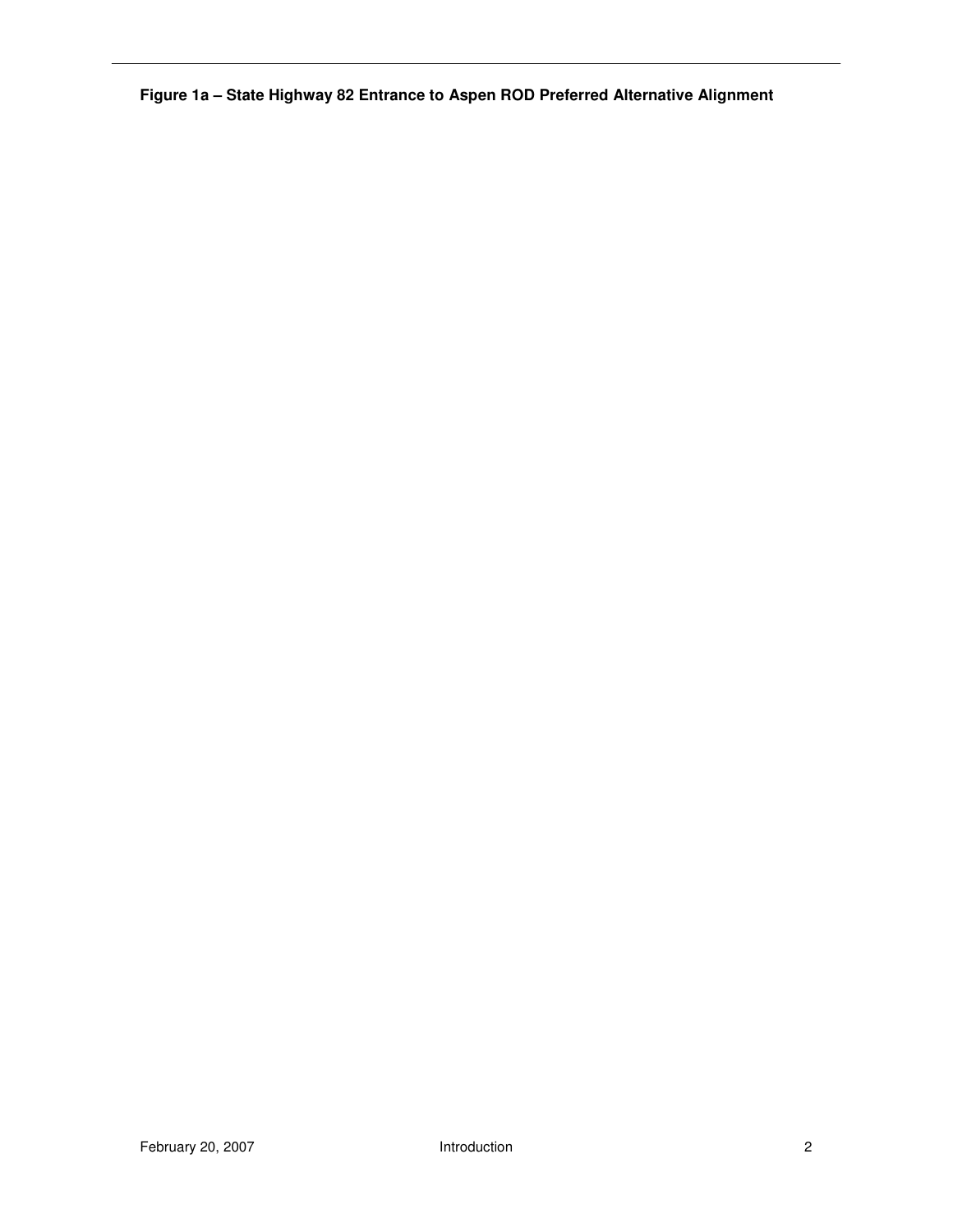**Figure 1b – State Highway 82 Entrance to Aspen ROD Preferred Alternative Alignment**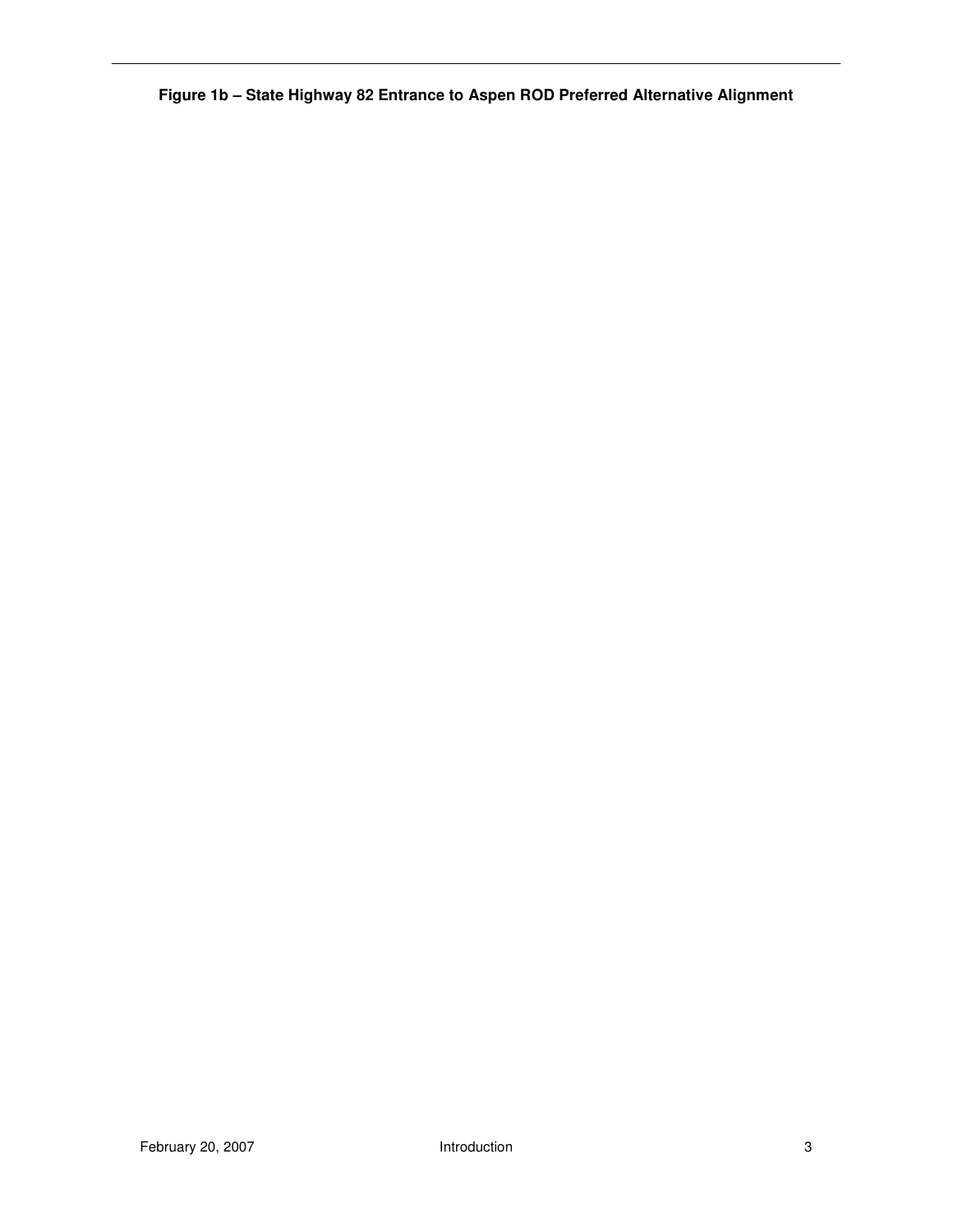### **2.1 Highway and Intersection Improvements**

#### **2.1.1 Roadway Configuration**

Because the Preferred Alternative allows for phasing of the transit component (initial, exclusive bus lanes with light-rail transit (LRT) phased in later if funding and/or public support is obtained), the design of the highway component will be different during the initial phase than it will be in its ultimate configuration.

The ultimate configuration of the Preferred Alternative will include a wide, grassy median, wide emergency shoulders, two general-purpose lanes (one in each direction), and an LRT system running parallel to the highway. The initial configuration will consist of two general-purpose lanes (one in each direction) and two exclusive bus lanes, one on the outside of the generalpurpose lane in either direction. The initial roadway would have either a narrow median and/or a concrete barrier in the center, but the cross-section would include room for the eventual wider median, wider emergency shoulders, and the envelope for the future LRT, as shown in Figure 2. This initial configuration is necessary in order to allow for continued operation of the bus lanes during future LRT construction.

Once the LRT system was completed, the bus lanes would no longer be needed. At that point, the roadway would be re-striped for two general-purpose lanes only (one in each direction), a wider median, and wide emergency shoulders. It is likely that the concrete barrier would be removed from most sections of roadway once the wide median was in place, but specific design details would be determined during final design. The conceptual design across the Marolt-Thomas property, described in the ROD (page 27 of 37), includes a median varying from 12 feet (3.6 meters) in width with grass and landscaping, to a textured concrete median 7 feet (2.1 meters) wide through the cut-and-cover tunnel (described in Section 2.1.2 below).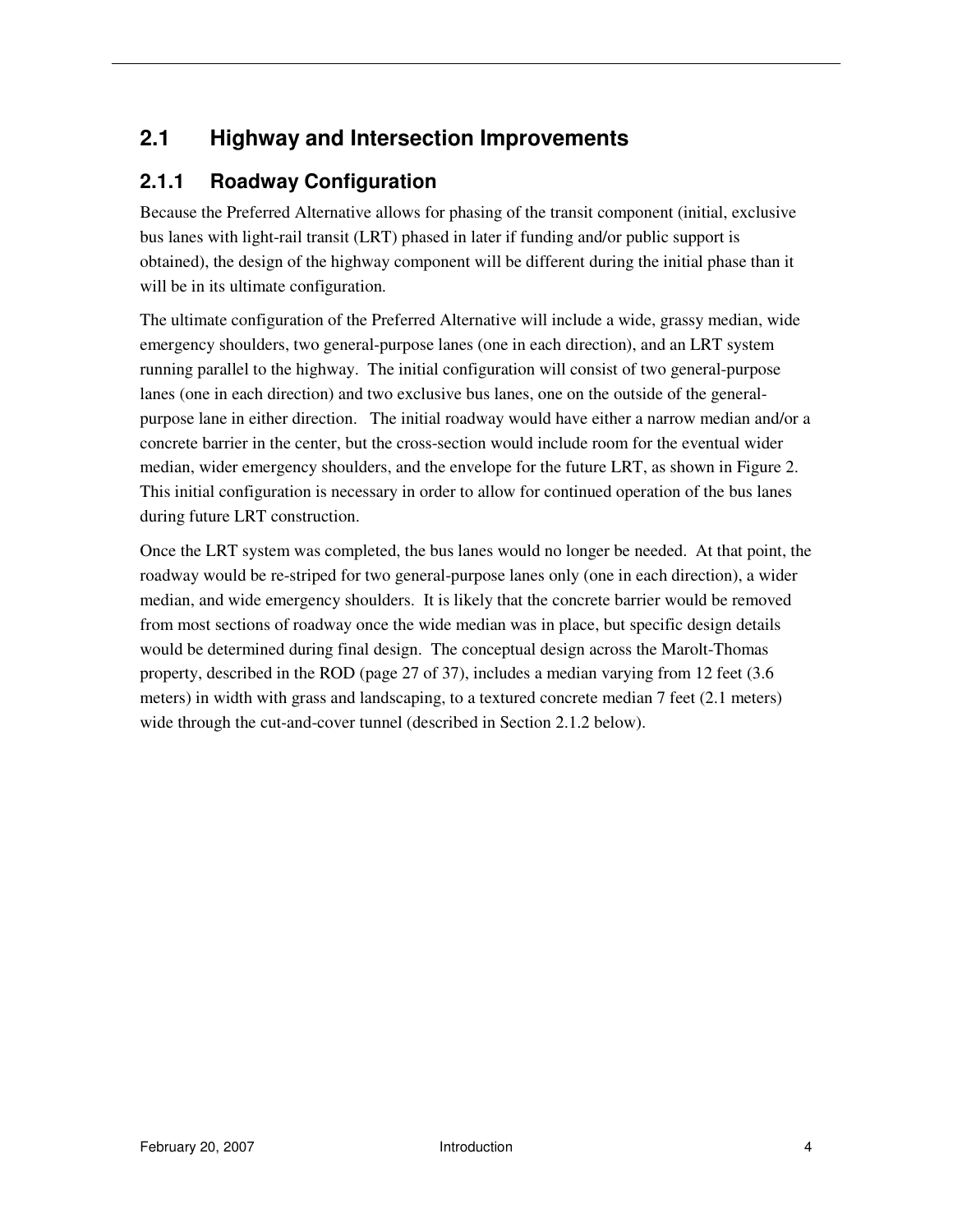**Figure 2 – Conceptual Cross-section of Initial Roadway Configuration of Preferred Alternative (South Side of State Highway 82, from Service Center Road to Buttermilk LRT Station)** 

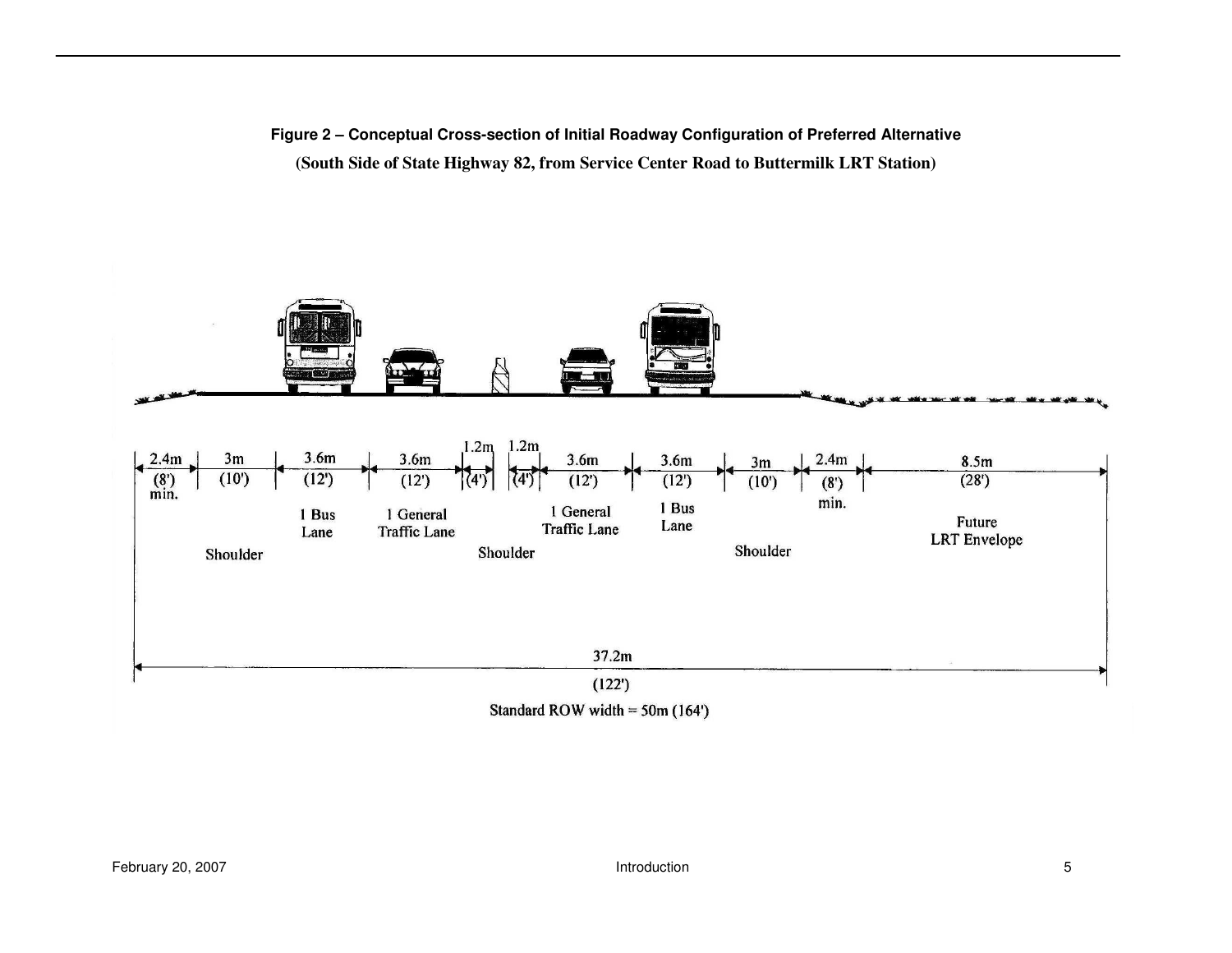#### **2.1.2 Roadway Alignment**

The highway alignment of the Preferred Alternative selected in the ROD would follow the existing State Highway 82 alignment from Buttermilk Ski Area to the vicinity of Maroon Creek Bridge, where the alignment would shift to the north. The highway would cross Maroon Creek on a new bridge currently under construction (see Section 2.4), north of the existing bridge. The highway then would return to its existing alignment and continue east to the existing roundabout located at the Maroon Creek Road intersection. (The roundabout was constructed as part of this project; see Section 2.4.) Approximately 750 feet (230 meters) east of the roundabout, the highway alignment would shift to the southeast across the Marolt-Thomas Property and through a cut-and-cover tunnel 400 feet (122 meters) in length, to connect with the intersection of  $7<sup>th</sup>$  Street and Main Street. The alignment would cross a new Castle Creek Bridge between the cut-andcover tunnel and Main Street. The proposed Main Street roadway alignment would consist of two travel lanes in each direction. The proposed Main Street cross-section would be within the existing curb lines. The Preferred Alternative also included relocating the existing Owl Creek Road and West Buttermilk Road to create a new combined intersection with State Highway 82 near the Buttermilk Ski Area. This relocation has been completed (see Section 2.4.)

### **2.2 Transit System**

The transit system for the Preferred Alternative includes an LRT system from a new LRT Maintenance Facility near Service Center Road to Rubey Park in downtown Aspen. However, the LRT system will be developed initially as exclusive bus lanes if local support and/or funding for LRT are not available. As described previously, the proposed cross-section is of adequate width to allow the exclusive bus lanes to continue in operation during the construction of LRT.

The LRT alignment would leave the maintenance facility on the north side of State Highway 82 (refer to Figure 1a) and cross the highway west of Service Center Road, then turn east toward the Aspen/Pitkin County Airport, heading into the Airport Terminal LRT Station. At this point, the LRT alignment would be parallel to and on the south side of State Highway 82. The LRT would leave the parallel alignment near the new Owl Creek Road intersection to enter the Buttermilk LRT Station and multi-modal facility at grade. The LRT alignment then would return to the south side and parallel to State Highway 82, crossing Maroon Creek on the existing bridge. As the alignment approaches the Maroon Creek Road roundabout, it would shift to the south, bypassing the intersection and crossing Maroon Creek Road and Castle Creek Road. It then would return to the alignment south of and parallel to the highway. The LRT alignment would continue paralleling the proposed highway alignment across the Marolt-Thomas Property, through the cut-and-cover tunnel, to the intersection of  $7<sup>th</sup>$  Street and Main Street. The LRT alignment would then run along the south side of Main Street to Monarch Street, turning south onto the east side of Monarch Street. At Durant Avenue, the LRT would turn east along the north side of Durant Avenue and end at Rubey Park.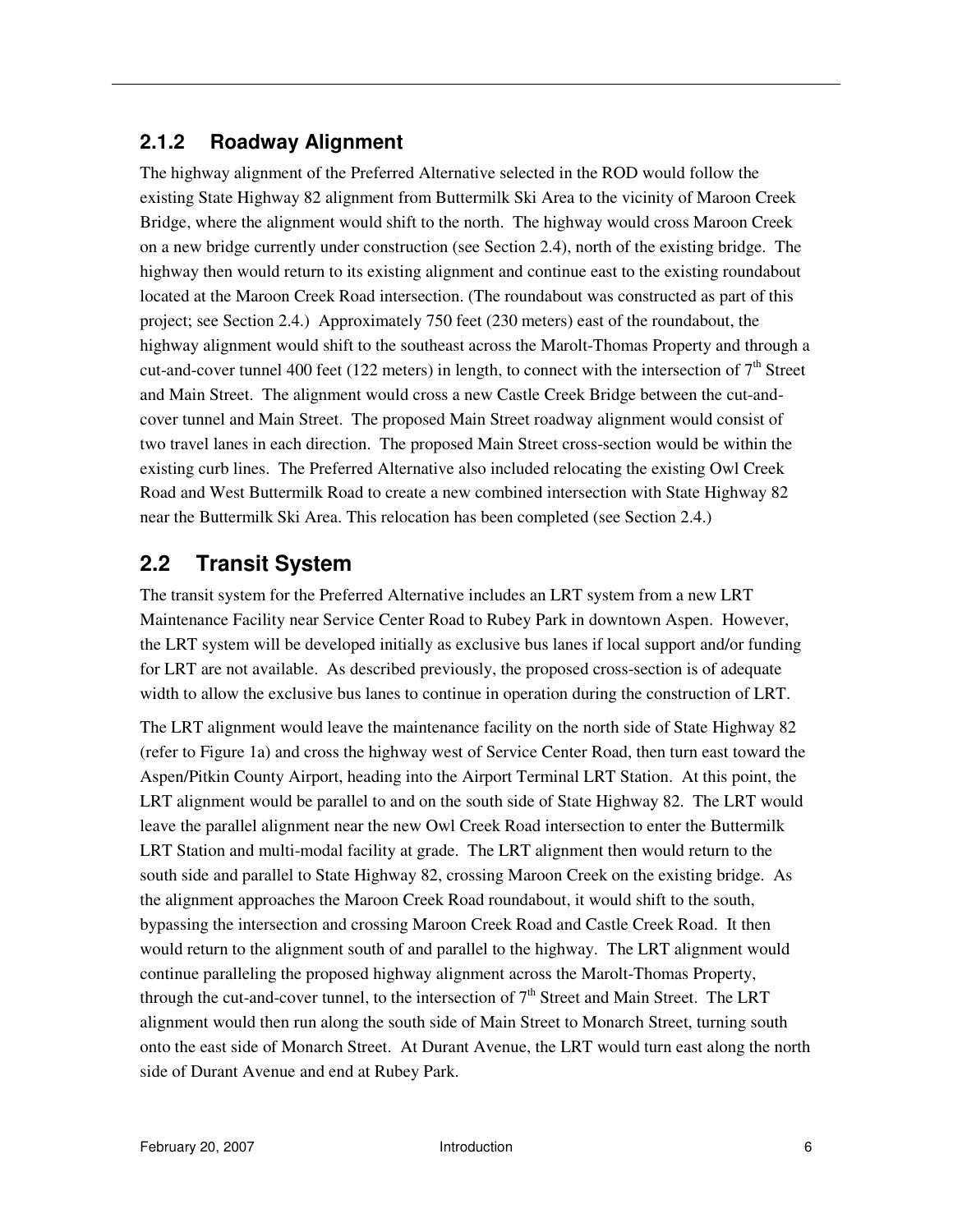LRT transit stations are proposed at the Airport Terminal, Buttermilk Ski Area, Moore Property, 7<sup>th</sup> Street, 3<sup>rd</sup> Street, Monarch Street, and Rubey Park. For the evaluation done in the 1997 Final EIS, the very conceptual LRT alignment was proposed to be double-tracked (that is, two parallel tracks, each carrying trains in opposite directions) except for the following six areas where a single track would be used for trains going in either direction:

- LRT Maintenance Facility to the Pitkin County Airport
- Maroon Creek Bridge
- Just west of the cut-and-cover tunnel to the intersection of  $7<sup>th</sup>$  Street and Main Street
- $\bullet$  7<sup>th</sup> Street LRT Station
- $\bullet$  3<sup>rd</sup> Street LRT Station
- Intersection of Monarch Street and Main Street to Rubey Park

#### **2.3 Incremental Transportation Management Program**

In addition to the highway and intersection improvements and the transit system, the Preferred Alternative includes an incremental TM program. This program is designed to help achieve the city and community goal of maintaining  $1993/1994$   $^1$  traffic volumes in the year 2015 (see Chapter I, Purpose and Need, page I-1 in the Final EIS). The Preferred Alternative TM program consists of incentives, disincentives, and supporting measures to encourage use of transit, carpools, bicycles, and walking.

The incremental TM program consists of monitoring the traffic volumes to verify that the goal of maintaining 1993/1994 traffic levels is being met. If traffic volumes are at or below the 1993/1994 levels, no action would be taken. If traffic volumes exceed those levels, then one or more TM measures are implemented. The degree to which the traffic volumes exceed the 1993/1994 levels determines the level of TM required for meeting the zero-growth target. The three levels of TM are summarized below:

 Level 1 – Measures in this level of TM are starter-level actions that are implemented when the zero-growth level is first exceeded. If the zero-growth target is exceeded after Level 1 is implemented, then the next level of TM is added. Examples of Level 1 measures include ridematching programs, trip planning programs, and transit literature.

l

<sup>&</sup>lt;sup>1</sup> The stated community goal in the FEIS and ROD is to limit "...the number of vehicles in the year 2015 to levels at or below those in 1994." However, throughout the FEIS and ROD, traffic volumes are referred to as levels at or below those in 1993. Levels are set at 1993 because the traffic model used for the EIS was based on 1993 volumes. The difference between 1993 and 1994 traffic volumes is minimal (ROD, pages 8 and 9). Therefore, in this Reevaluation, traffic volumes for the base year are referred to as "1993/1994 traffic levels".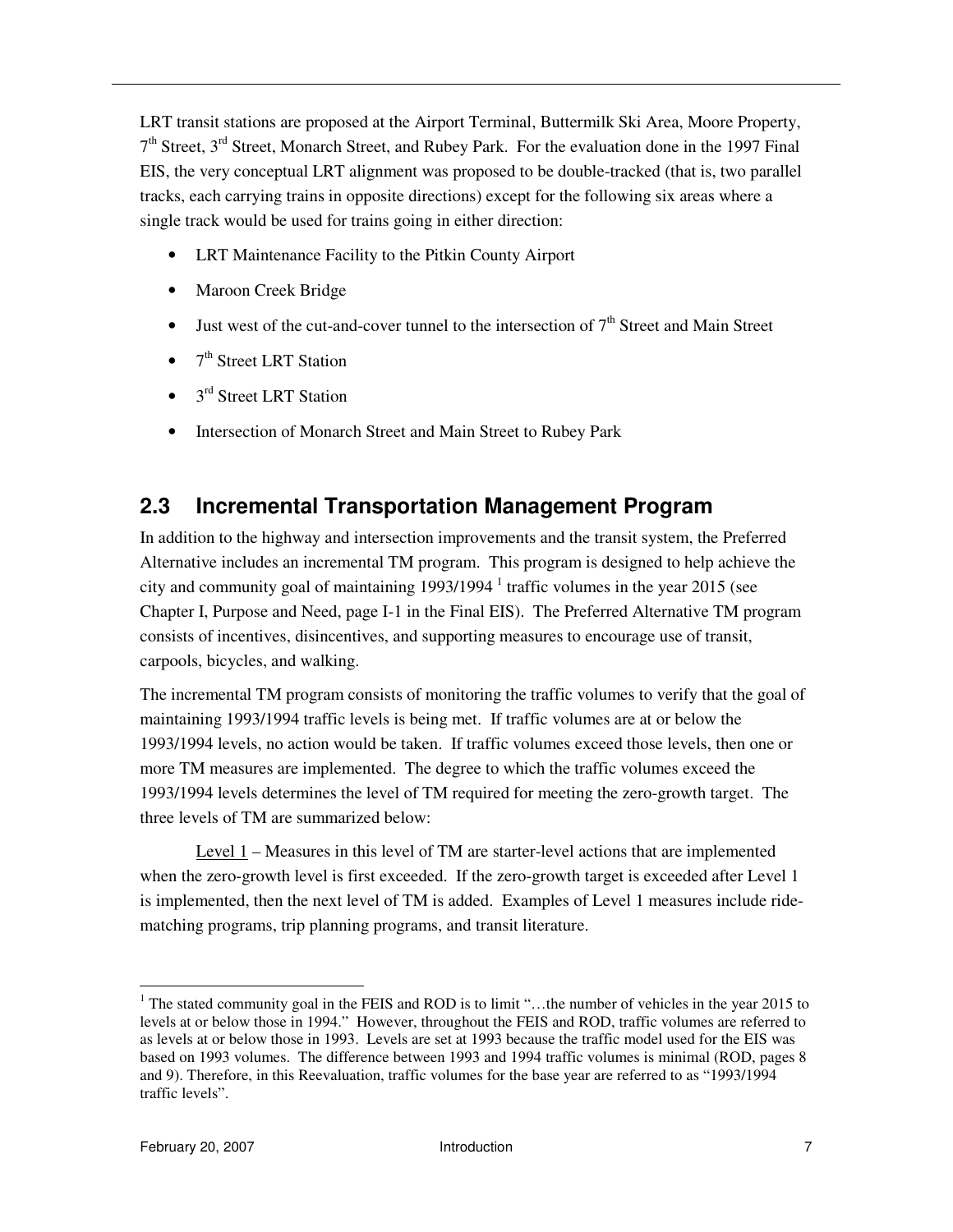Level 2 – This level of TM is implemented when the traffic volumes exceed the zerogrowth target by 5 percent or less, or if Level 1 measures do not reduce traffic volumes to below the target. Examples of Level 2 measures include improved transit system (shorter headways, increase subsidies), demand responsive transit, and minor increases in internal parking rates.

Level  $3$  – This level of TM is implemented when the traffic volumes exceed the zerogrowth target by between 5 and 10 percent. Examples include limiting the number of internal parking spaces, auto-free zones, and major increases in internal parking rates.

See the System Management Technical Report for additional information on the TM program associated with the Preferred Alternative.

### **2.4 Current Status of the Preferred Alternative**

Two components of the Preferred Alternative have been constructed since the publication of the FEIS and ROD (refer to Figures 1a and 1b): (1) Owl Creek Road and West Buttermilk Road have been relocated to create a new, signalized intersection with State Highway 82 near the Buttermilk Ski Area; and (2) the roundabout at the Maroon Creek Road intersection has been completed.

In addition, the Maroon Creek Bridge Replacement Project is currently under construction, scheduled for completion by spring of 2008. This project is being constructed as a bridge replacement without any increase in roadway capacity. However, it will accommodate the Entrance to Aspen Preferred Alternative in the future by removing the center median and restriping for two general-purpose lanes and two exclusive bus lanes. (As stated in Section 2.2, the eventual LRT system would run on the existing Maroon Creek Bridge, while the highway will utilize the new bridge just north of the existing bridge.)

The intersection of Truscott Drive and State Highway 82 was completed in 2001. While this intersection is not part of the Entrance to Aspen Project, its configuration accommodates the alignment for the east approach to the Maroon Creek Bridge Replacement Project.

A transportation easement across the Marolt-Thomas Open Space was conveyed from the City of Aspen to CDOT in August of 2002, as part of land exchange and mitigation agreements between CDOT and the City of Aspen and Pitkin County. (Refer to Appendix A and B in the 1998 Record of Decision for details of the open space conveyance agreements and mitigation commitments.)

There have been no additional changes to the Preferred Alternative since the publication of the ROD.

## **3.0 Data Verification and Decision Making**

The National Environmental Policy Act (NEPA) process for the State Highway 82/Entrance to Aspen began in January 1994. Many of the environmental data and original technical reports for the State Highway 82/Entrance to Aspen were compiled in 1994 and 1995. The Draft EIS was published in 1995, a Supplemental Draft EIS in 1996, the Final EIS in 1997, and the ROD was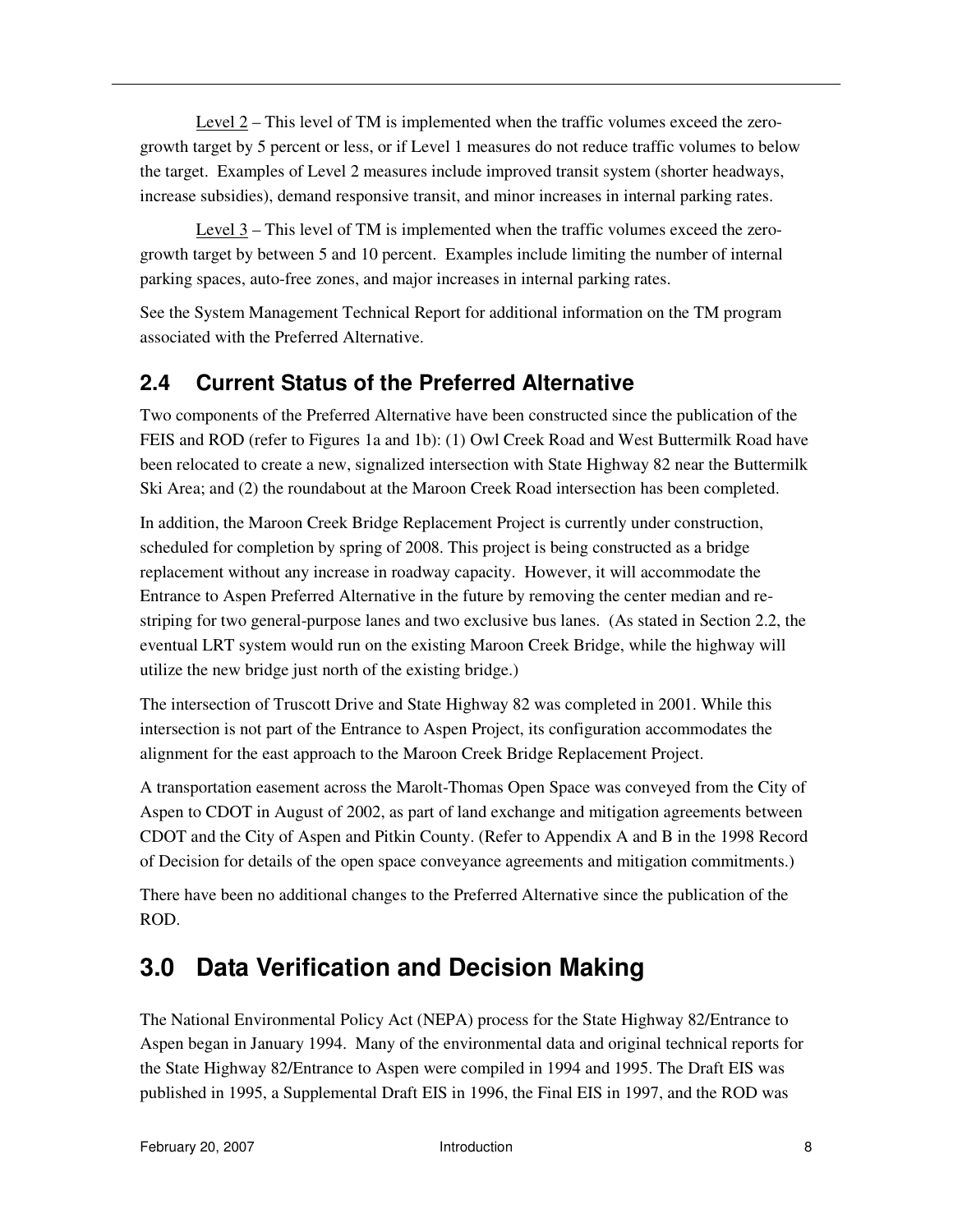issued in 1998. In reviewing environmental data that are over 10 years old, it is not always possible to verify with precision the quantification of impacts reported in the original document(s). Instead, the reevaluation is focused on *whether or not the original project decisions remain valid*, based on current knowledge and conditions.

It must also be acknowledged that the level of engineering design for the Preferred Alternative selected in the 1998 ROD remains very conceptual for the components not yet constructed (see Section 2.4 above for a description of components already completed.) Until and unless these project components are advanced further, precise cross-sections, right-of-way widths, and other specific design elements must be considered estimates based on the best information available during the original studies and as presented in the Final EIS and ROD.

The estimation of project impacts to the Aspen trails system illustrates the way in which the reevaluation must be done based on current conditions and the preliminary design information available, without precise verification of original data (1995-1998) or additional design specifications. The Final EIS estimated linear feet of impacts to the trails systems, but the trails system has changed substantially since publication of the Final EIS and ROD. Trails have been added, extended, relocated and reconstructed. The reevaluation of project-related impacts to trails did not attempt to verify the original estimate of linear feet affected. Rather, the analysis describes and illustrates the current trail system within the study area, describes which of the impacts estimated in the Final EIS have occurred, whether those impacts have been mitigated as outlined in the ROD, and whether new impacts will occur that were not foreseen in the Final EIS. This analysis method allows for a determination of whether the original project decisions remain valid, even when the exact, original quantification of impacts cannot be verified with data available today.

Finally, in a process that produces four major environmental documents (DEIS, DSEIS, FEIS, and ROD), small numeric errors and other inconsistencies are inevitable. The question that must be answered during a reevaluation is whether or not any such errors or inconsistencies are substantive and, if so, whether they have a substantive bearing on the decisions that were made. In the case of the Entrance to Aspen, some inconsistencies were found during the reevaluation, but none are deemed substantive enough to alter the relevant decisions made in the ROD.

Where numerical quantifications of impacts were inconsistent between, for instance, the Final EIS and the ROD, the "worst case" or highest number was assumed to be correct for purposes of this reevaluation. For example, in the Section  $4(f)$  analysis in the FEIS, it is stated that the total Section 4(f) property take from the Aspen City Golf Course and Plum Tree Playing Field is 1.2 acres (for either the FEIS and for the ROD Preferred Alternatives), consisting of 0.7 acre from the playing field and 0.5 acre from the golf course (FEIS, page A-17). In the ROD, it is stated that 1.7 total acres will be taken, because in addition to the 0.7 acre of the playing field and 0.5 acre of the golf course, the ROD identifies another 0.5 acre in the Maroon Creek Basin that is also part of the golf course (ROD, page 26 of 37). It is not feasible to determine precisely which of these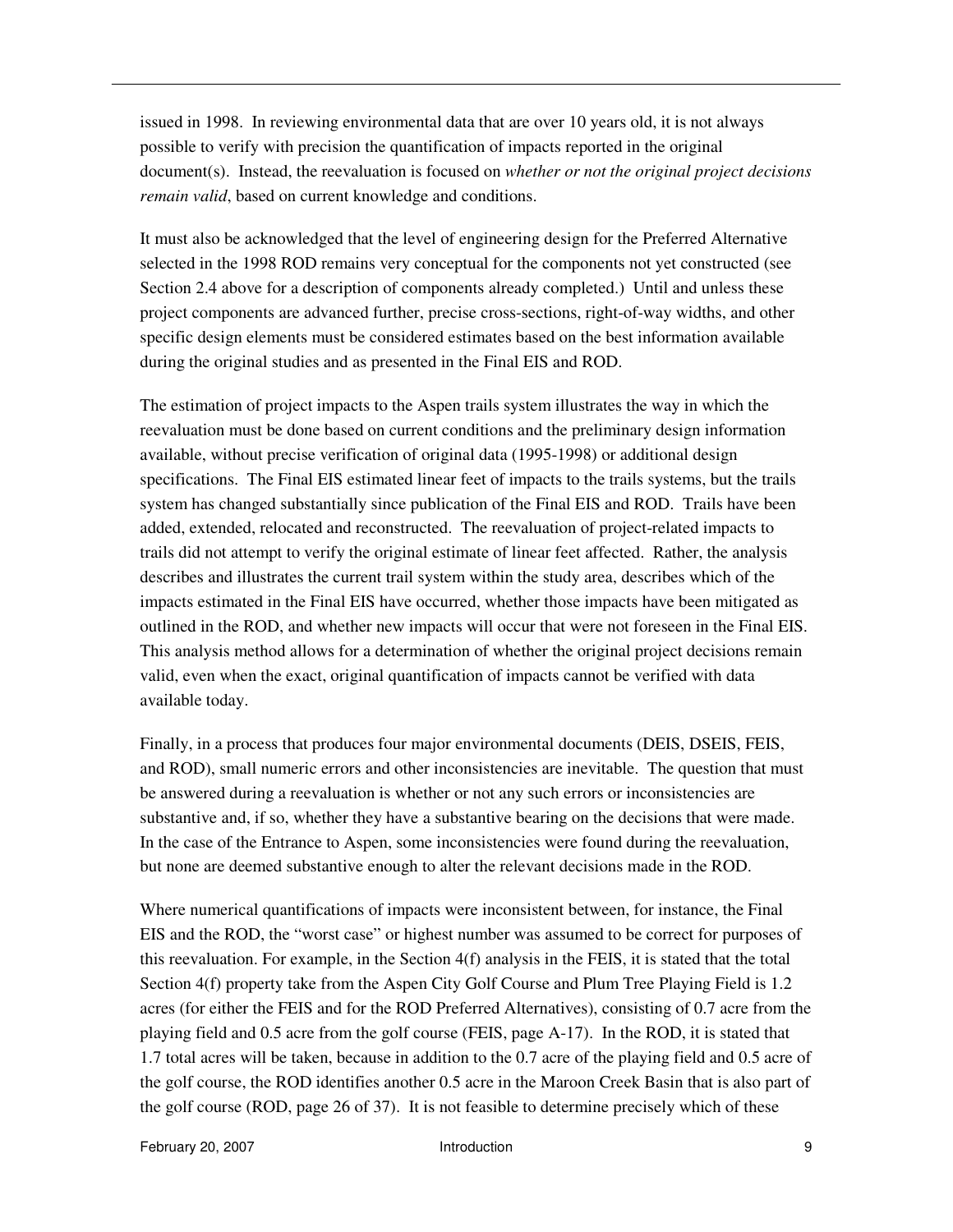total acreages is correct, or whether the Maroon Creek Basin portion of the golf course was double-counted. However, the higher total of 1.7 acres was carried forward into the agreement between CDOT and the City of Aspen, and has been compensated for in the land exchanges of open space (see Appendix A of the ROD). Therefore, the reevaluation assumes the higher take of 1.7 total acres is correct. Based on this number, decisions made in consideration of Section 4(f) property takes and the analysis of least-harm alternatives remain valid, regardless of the discrepancy between acreages in the Final EIS and the ROD.

## **4.0 Organization of Reevaluation Reports**

This volume contains technical reports and supporting material compiled during the reevaluation of the Preferred Alternative selected in the 1998 ROD for the State Highway 82/Entrance to Aspen project. These technical reports support the findings and conclusions of the State Highway 82/Entrance to Aspen Environmental Reevaluation, which is a separate document.

 The first report, Purpose and Need and Project Objectives, describes the original purpose and objectives outlined for the Entrance to Aspen project, and examines whether the Preferred Alternative selected in the ROD continues to meet those objectives. The System Management and the Traffic Characteristics and Safety report follow the general outline of the original discussions of these topics in the Final EIS. The remaining technical reports address environmental resources that were evaluated in the Final EIS, and focus on changes to information in the Final EIS, including regulations, existing conditions, and potential impacts and mitigation measures.

The reports that follow this Introduction are listed below. The Historic Resources Technical Report is a stand-alone report, and is contained in a separate volume.

- Purpose and Need and Project Objectives
- System Management
- Traffic Characteristics and Safety
- Social Environment and Community Character
- Economics
- Air Quality
- Water Ouality
- Upland and Floodplain Vegetation
- Wetlands
- Fisheries
- Wildlife and Threatened and Endangered Species